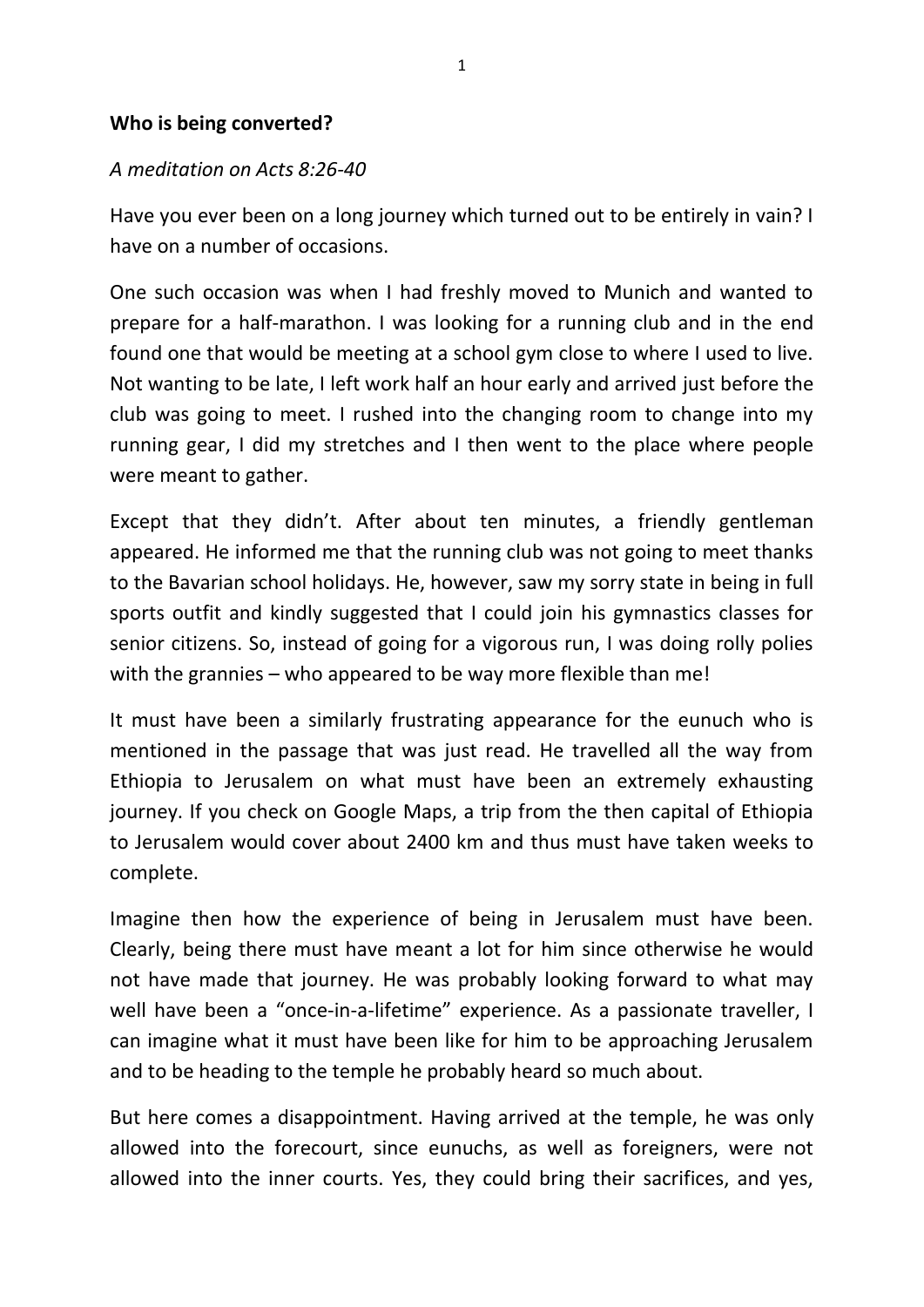they could pray, but they were not allowed into the inner sanctum. Basically, they were just about tolerated.

If I were that eunuch, I would probably find that experience, for want of a better word, "underwhelming". You are a second class worshipper, and you are made to feel it, and no matter how much effort you spent on coming to Jerusalem, no matter how long you travelled, you are kept on the fringes – because of who you are, in terms of nationality and in terms of your sexuality. It is a bit like going to a party only to find out that you are welcome to bring a present but won't be allowed to join.

It is in that framework that the intervention of Philip is remarkable.

At that point, the church is still squabbling about whether it should see itself as just a Jewish sect or whether it should take a broader view. The apostle Paul, who is credited with taking the gospel to the wider world, has not yet been converted. Another leading apostle, Peter, is still more than hesitant to enter the house of a Roman centurion because of Jewish purity laws.

It is in that context that God's intervention can be clearly seen. The eunuch is a person who is, because of his nationality, and because of his sexuality, very much at the fringe. It is to such a person that Philip is led. And it is just fitting that the eunuch is studying the book of Isaiah. The passage that he read was from Isaiah 53. Just a few chapters later, we find the verses:

*Let no foreigner who is bound to the LORD say,*

 *"The LORD will surely exclude me from his people."*

```
And let no eunuch complain,
```
 *"I am only a dry tree*."

The message could not be clearer: no matter what your nationality is, you are not excluded. And maybe there is also a hint that a person's sexuality and sexual identity does not exclude that person from God's kingdom.

I could stop here. But I think there is another aspect that we should not overlook, and that is more with the unlikely chain of events that unfolds.

Why did the encounter happen in the desert? Would it not have been much easier for Philip to encounter the eunuch in Jerusalem. It would have been much less travelling. Further, from reliable resources, I have been informed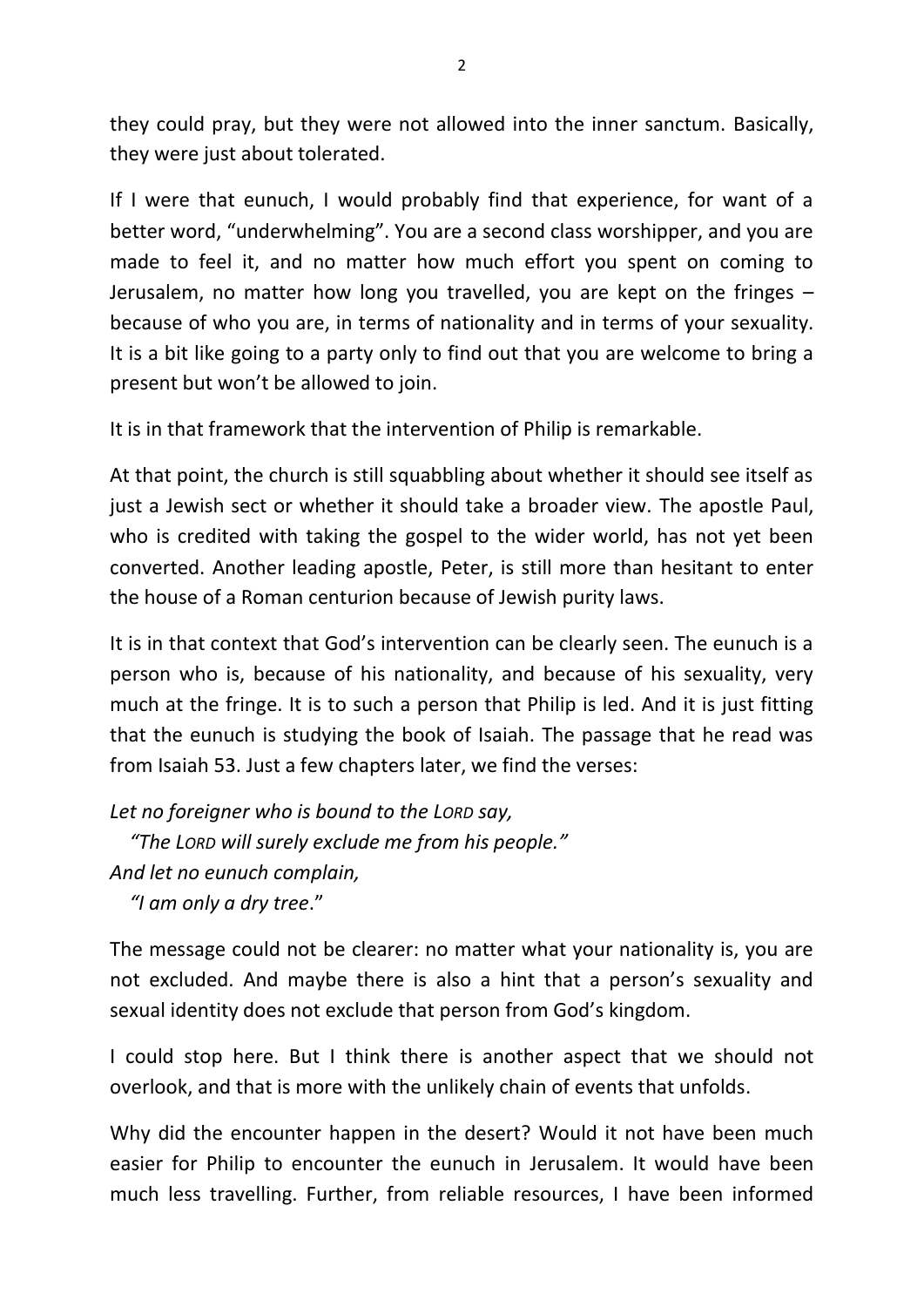that water for baptismal purposes is much more easily accessible in Jerusalem than in the desert.

So why did the encounter happen in the desert? Why all that effort?

I think that one reason could have been to drive the message home to Philip, as well as to the rest of the church, that also people on the fringes are part of God's kingdom. Had Philip met the eunuch in Jerusalem, this encounter could have been understood to be by mere chance, and little significance would probably have been given to it by Philip and the wider church. It probably would have been regarded as one encounter among many.

However, the mere chain of unlikely events that the story reports may have been chosen to point out the importance of this one encounter to Philip. Let us just look at the sequence of highly unlikely events that took place according to the story:

- An angel appears to Philip
- Philip encounters a eunuch who has just been to Jerusalem
- The eunuch has a keen interest in theology and reads a passage of a book that can be read onto Jesus
- The eunuch, who is a high ranking civil servant, is open-minded enough to acknowledge his lack of understanding
- There is water for a baptism in the desert
- Philip disappears and suddenly reappears somewhere else

Taking those events at face value, and given this chain of unlikely events, it must have been clear for Philip that the events he was experiencing were of significance. And, clearly, it must have primed him for accepting the fact that foreigners, and people who are at the margins of society, do have their place in God's kingdom.

Maybe in that day and age, the church had to learn to accept people who are outside of its comfort zone so that it could start engaging with them. Maybe the church had to be "converted" to a wider acceptance of people before it could start spreading the gospel?

I wonder what this means for us today? Would, for us today, a similar approach be beneficial?